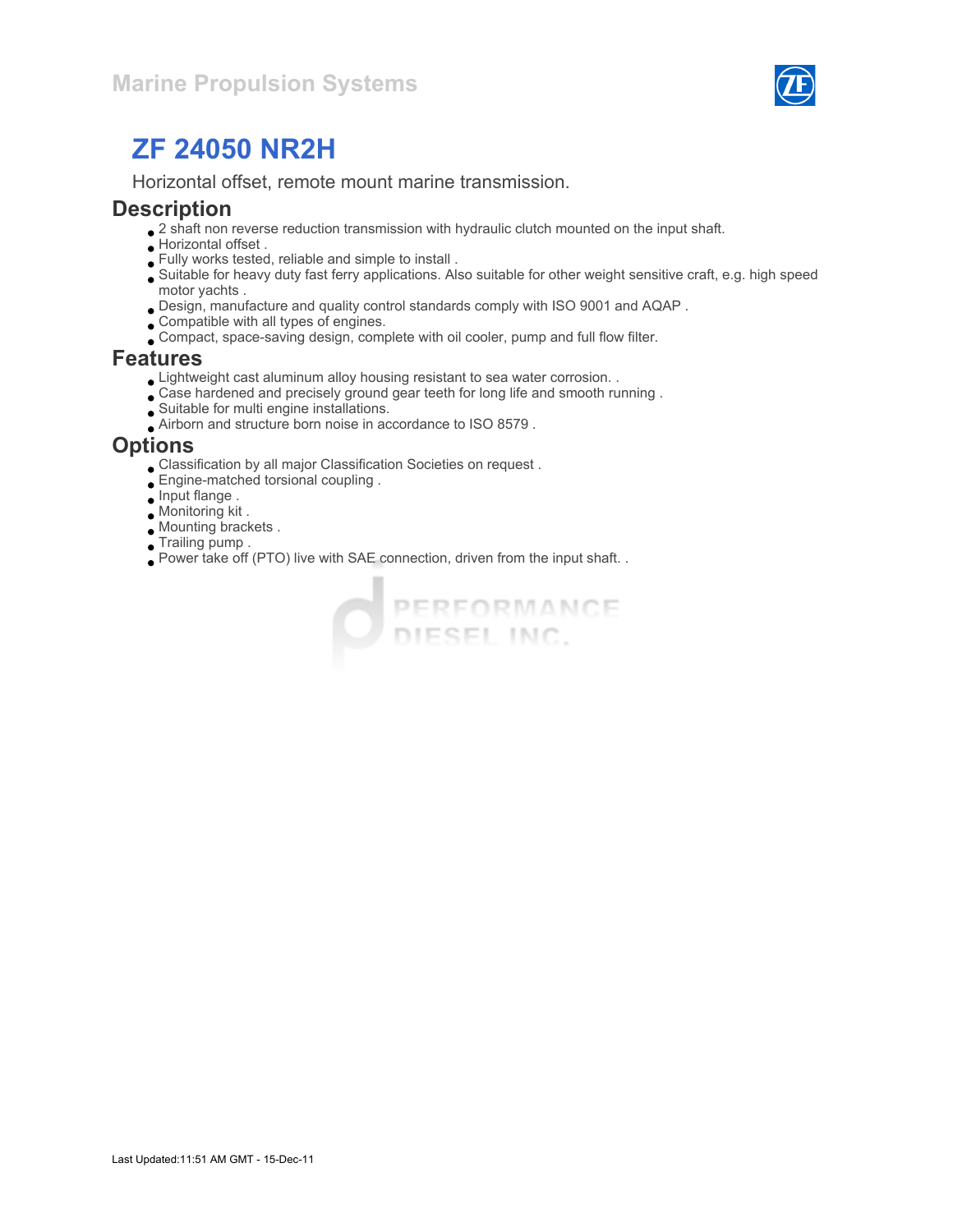# Ratings

## Light Duty

| <b>RATIOS</b>                                         | <b>MAX. TORQUE POWER/RPM</b> |                                                        |                                                   |    | <b>INPUT POWER CAPACITY</b> |          |    |          |          |    | MAX.       |
|-------------------------------------------------------|------------------------------|--------------------------------------------------------|---------------------------------------------------|----|-----------------------------|----------|----|----------|----------|----|------------|
|                                                       | Nm                           | ftlb                                                   | kW                                                | hp | <b>kW</b>                   | hp       | kW | hp       | kW       | hp | <b>RPM</b> |
|                                                       |                              |                                                        |                                                   |    |                             | 1800 rpm |    | 2000 rpm | 2100 rpm |    |            |
| $\Box$ 1.514*, 2.032, 2.577, 2.760*,<br> 3.043, 3.476 | 21500                        |                                                        | 15858 2.2513 3.0191 4052 5434 4503 6038 4728 6340 |    |                             |          |    |          |          |    | 2300       |
| $\blacksquare$ 3.700*                                 | 20476                        | 15102 2.1441 2.8753 3859 5175 4288 5751 4503 6038 2300 |                                                   |    |                             |          |    |          |          |    |            |
| $\Box$ 3.947*                                         | 19451                        |                                                        | 14346 2.0368 2.7313 3666 4916 4074 5463 4277 5736 |    |                             |          |    |          |          |    | 2300       |

\* Special Order Ratio.

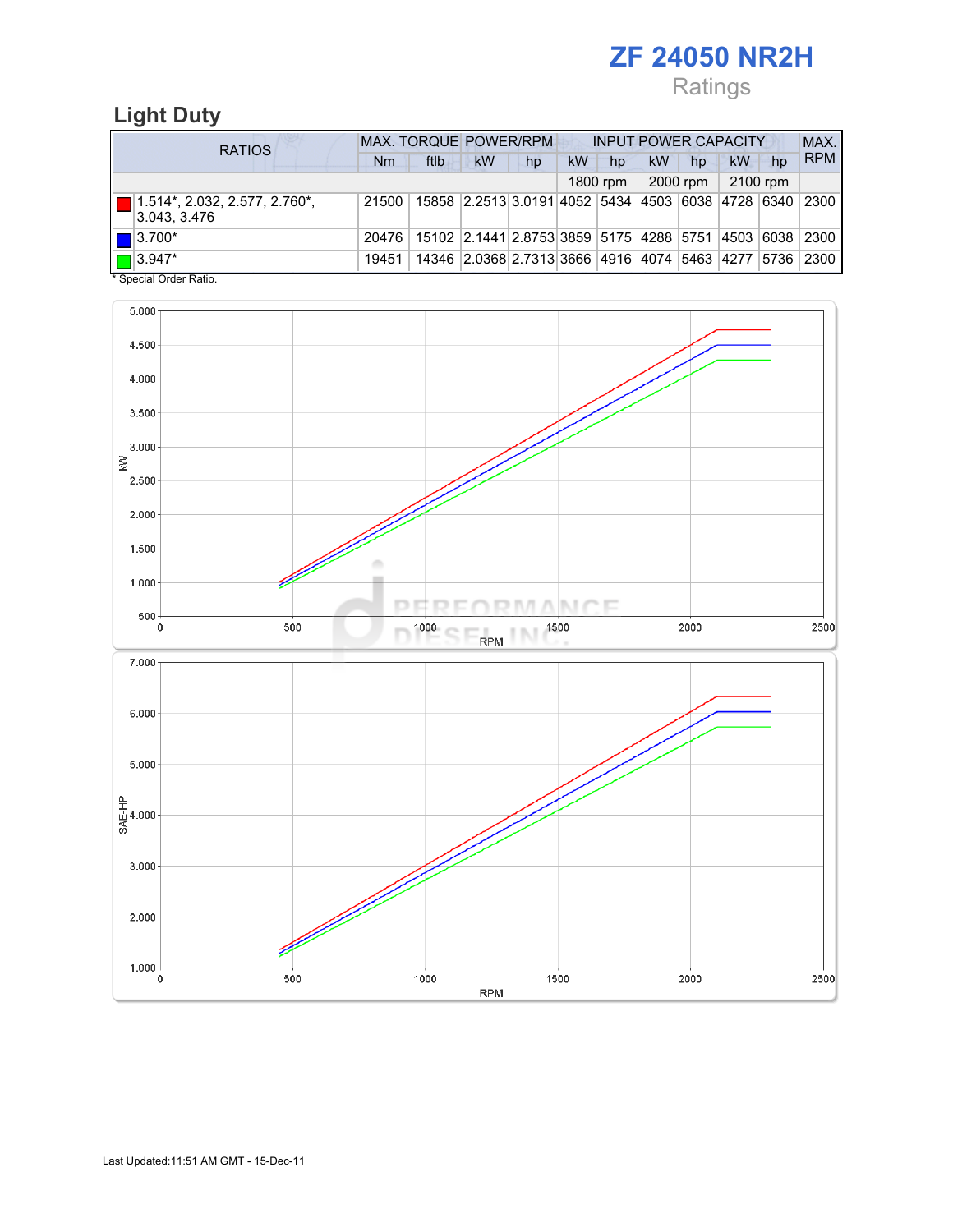# Ratings

## Medium Duty

| <b>RATIOS</b>                                        | MAX. TORQUE POWER/RPM |                                                                |           |                                                                    | <b>INPUT POWER CAPACITY</b> |          |    |          |    |          | MAX.       |
|------------------------------------------------------|-----------------------|----------------------------------------------------------------|-----------|--------------------------------------------------------------------|-----------------------------|----------|----|----------|----|----------|------------|
|                                                      | Nm                    | ftlb                                                           | <b>kW</b> | hp                                                                 | kW                          | hp       | kW | hp       | kW | hp       | <b>RPM</b> |
|                                                      |                       |                                                                |           |                                                                    |                             | 1600 rpm |    | 1800 rpm |    | 2000 rpm |            |
| $\Box$ 1.514*, 2.032, 2.577, 2.760*,<br>3.043, 3.476 | 18200                 |                                                                |           | 13424  1.9058 2.5557 3049  4089   3430   4600   3812   5111   2300 |                             |          |    |          |    |          |            |
| $\Box$ 3.700*                                        | 17333                 | 12784  1.8150 2.4339 2904  3894  3267  4381  3630  4868   2300 |           |                                                                    |                             |          |    |          |    |          |            |
| $\Box$ 3.947*                                        | 16466                 |                                                                |           | 12145 1.7242 2.3122 2759 3699 3104 4162 3448 4624                  |                             |          |    |          |    |          | 2300       |

Special Order Ratio.

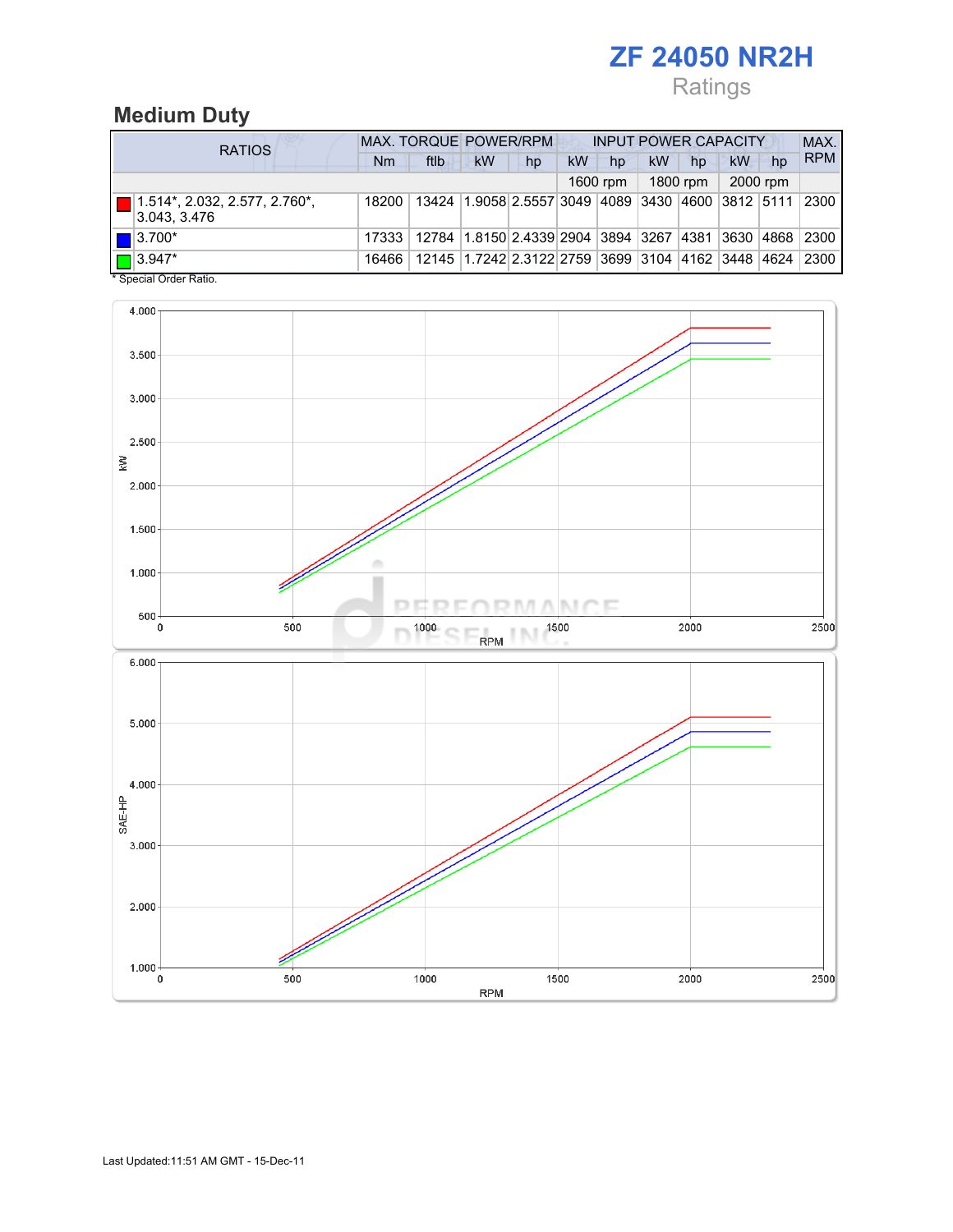# Ratings

## Continuous Duty

| <b>RATIOS</b>                                  | MAX. TORQUE POWER/RPM<br><b>INPUT POWER CAPACITY</b> |       |           |                                                                   |    |            |           |          |          |    | MAX.       |  |
|------------------------------------------------|------------------------------------------------------|-------|-----------|-------------------------------------------------------------------|----|------------|-----------|----------|----------|----|------------|--|
|                                                | Nm                                                   | ftlb  | <b>kW</b> | hp                                                                | kW | hp         | <b>kW</b> | hp       | kW       | hp | <b>RPM</b> |  |
|                                                |                                                      |       |           |                                                                   |    | $1200$ rpm |           | 1600 rpm | 1800 rpm |    |            |  |
| 1.514*, 2.032, 2.577, 2.760*,<br>3.043, 3.476  | 14390                                                |       |           | 10614   1.5068   2.0207   1808   2425   2411   3233   2712   3637 |    |            |           |          |          |    | 1800       |  |
| $\blacksquare$ 3.700*                          | 13704                                                | 10108 |           | 1.4350 1.9243 1722 2309 2296 3079 2583 3464                       |    |            |           |          |          |    | 1800       |  |
| $\blacksquare$ 3.947*<br>* Concial Order Datio | 13019                                                | 9602  |           | 1.3632 1.8281 1636 2194 2181 2925 2454 3291                       |    |            |           |          |          |    | 1800       |  |



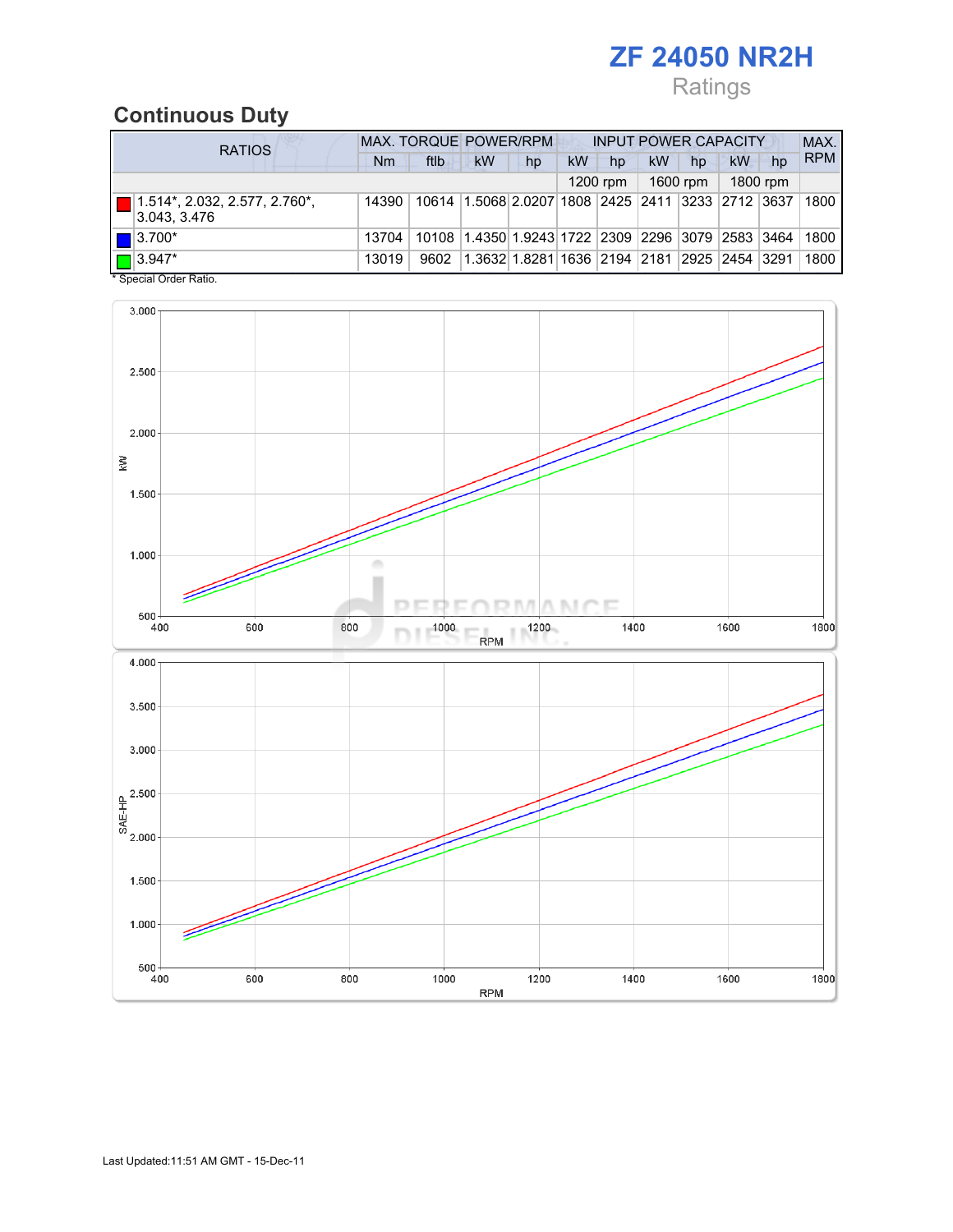

**Dimensions** 



|            | mm (inches)    |                |                |                |                            |            |                |  |  |
|------------|----------------|----------------|----------------|----------------|----------------------------|------------|----------------|--|--|
| A          | B <sub>1</sub> | B2             | H <sub>1</sub> | H <sub>2</sub> |                            | L1         | L <sub>2</sub> |  |  |
| 475 (18.7) | 460 (18.1)     | 315(12.4)      | 480 (18.9)     | 637 (25.1)     | 1,032(40.6)                | 750 (29.5) | 480 (18.9)     |  |  |
|            |                | Weight kg (lb) |                |                | Oil Capacity Litre (US qt) |            |                |  |  |
|            |                | 1,600 (3,520)  |                |                | 75.0 (80.0)                |            |                |  |  |

#### Output Coupling Dimensions N (

|  |  |  |                       |  |     | <b>Bolt Holes</b>                                |      |  |  |  |
|--|--|--|-----------------------|--|-----|--------------------------------------------------|------|--|--|--|
|  |  |  |                       |  | No. | Diameter (E)                                     |      |  |  |  |
|  |  |  | Imm in mm in mm in mm |  |     | mm                                               |      |  |  |  |
|  |  |  |                       |  |     | $ 435 $ 17.1 385 15.2 330 13.0 46.0 1.81 20 30.4 | 1.20 |  |  |  |



Е